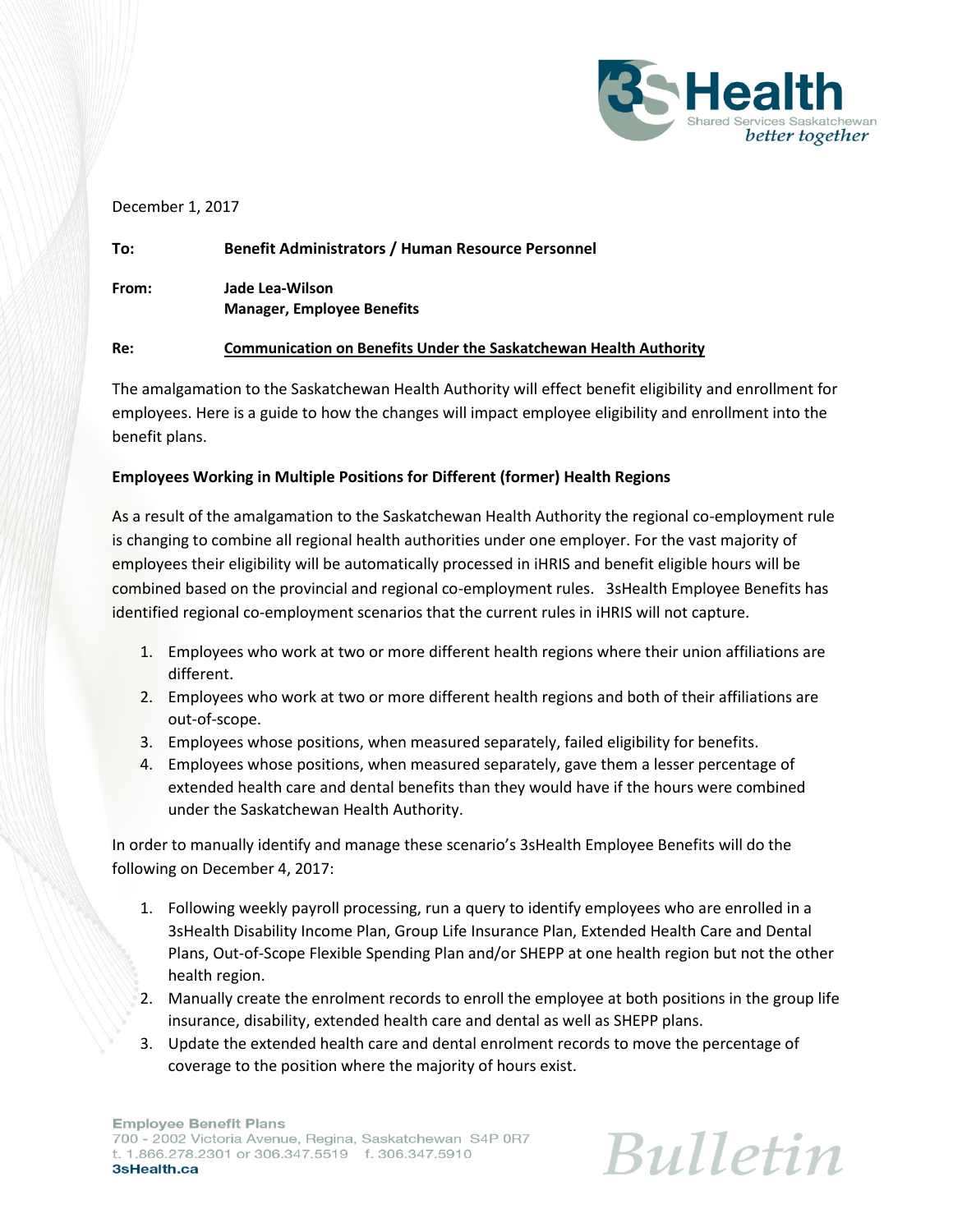

- 4. Manually calculate if any employee is eligible for an increase in the percentage of coverage for extended health care and dental benefits as a result of combining hours. Update the percentage of coverage for extended health care and dental effective December 4, 2017.
- 5. Email the employer to notify of the update made in iHRIS.
- 6. Send a letter to the employee with a cc to the employer to notify of the enrolment at the other position and/or an increase to the percentage of coverage.

On a go forward basis 3sHealth Employee Benefits will continue this process to ensure employees coemployed through the Saskatchewan Health Authority are enrolled in benefits at both positions for all measurement types:

- Hires
- Employee and employment type changes
- Employee status changes
- Affiliation changes
- 26 week measures
- Pre-annual measures
- Annual measures

For benefit purposes the total number of hours an employee works will continue to be used to determine their eligibility.

### **Extended Health Care and Dental Benefits**

Both positions will be enrolled in the extended health care and dental plans and the percentage of coverage will be displayed at the position that has the majority of benefit eligible hours. The other position will show 0%.

Example: The employee works in two positions: in an SEIU-West position where they have 550 annual hours and in a CUPE position where they have 420 annual hours. If they were measured separately at the annual measure the employee would have no coverage. Under the Saskatchewan Health Authority, at the annual measure 3sHealth will combine the CUPE and SEIU-West hours and update the enrolment records with 50% coverage at the SEIU-West position and 0% coverage at the CUPE position.

If the employee works in multiple positions and one is out-of-scope then the extended health care and dental enrolment percentage of coverage will be displayed at the out-of-scope position.

Example: The employee works in two positions: an out-of-scope position and a SUN position. In this case the extended health care and dental percentage of coverage will display at the out-ofscope position regardless of where the majority of hours are worked. This ensures the employee

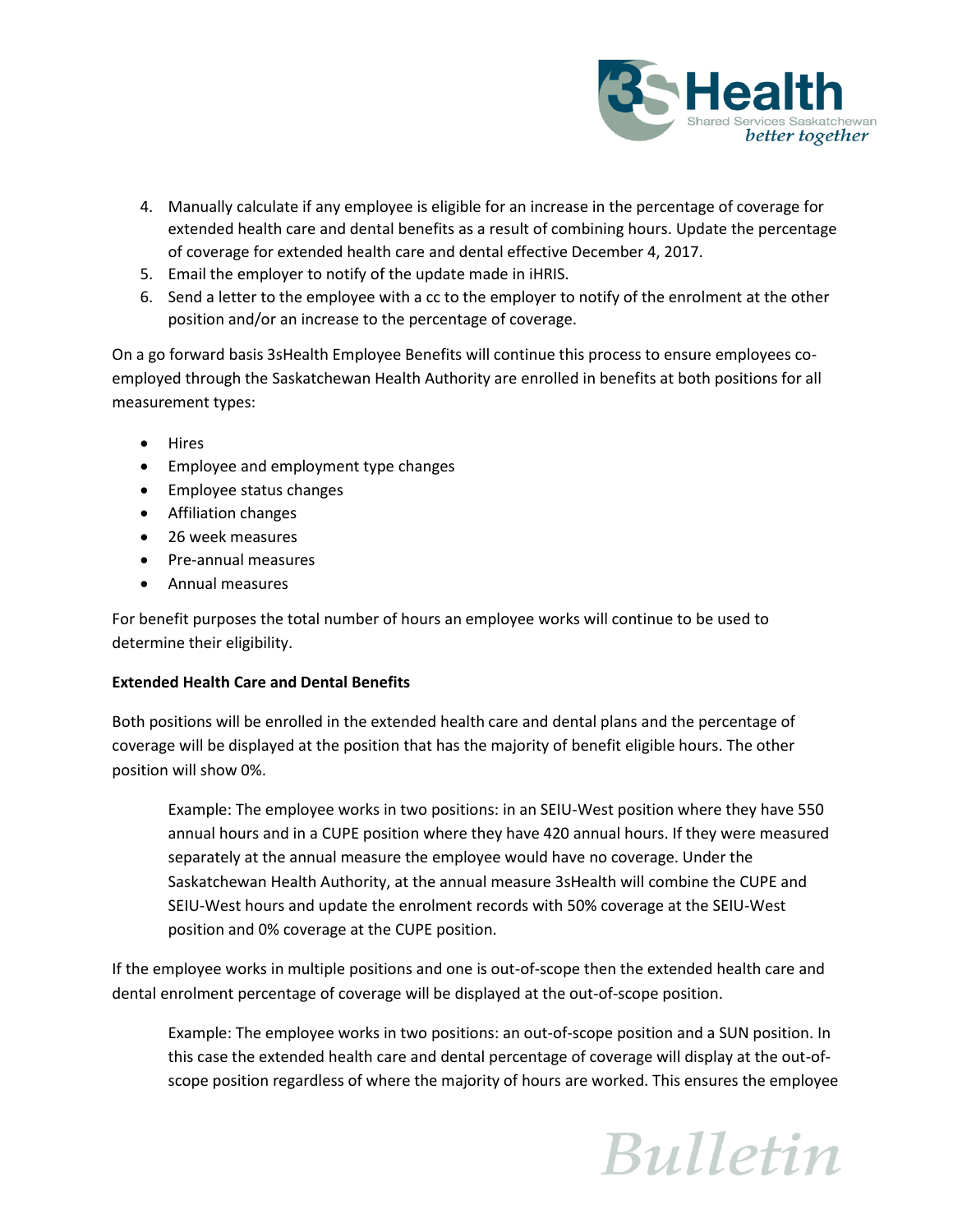

is included in the Enhanced Dental & Extended Health Care Plans – Out-of-Scope Monthly Contribution Report.

## **Eligibility Reports and Letters**

The existing eligibility reports and letters in MemberNet will not be changing at this time. Employees who are manually measured due to the new regional co-employment rule will display incorrectly in the eligibility reports and notification letters. Our goal is to review and update iHRIS for these employees and notify you of our updates through email by 12:00 p.m. every Tuesday (after weekly payroll processing completes).

3sHealth Employee Benefits has created two different letter templates to be used for these manually measured employees. One letter is specifically for the December  $4<sup>th</sup>$  enrolments created and the other is for on-going eligibility measurements. The December  $4<sup>th</sup>$  letter template is attached for your review.

### **Transfers**

Movement between health regions will continue to be administered following the 30 day rule. The 30 day rule is:

> *If a plan member terminates employment in one position and recommences employment in another position within 30 days, the plan member's extended health care and dental coverage will be transferred to the new position and the plan member will not have to serve the 26 week waiting period.*

The employee must be permanent full-time or permanent part-time to be enrolled in group life, disability, and SHEPP when hired in the new position.

If there is a period of co-employment between the two positions the employee will be enrolled in benefits at both positions.

If the employee terminates on a Friday and is re-hired on a Monday, with only a weekend between the end of the old position and the start of the new position, please contact 3sHealth Employee Benefits to transfer the benefit coverage. The intent is to have continuous benefits so 3sHealth will need to correct the effective date.

### **Flexible Spending Plan**

The Out-of-Scope Flexible Spending Plan eligibility rules will not change; enrolment continues to be managed by the employer. To ensure employees are not incorrectly enrolled in the flexible spending